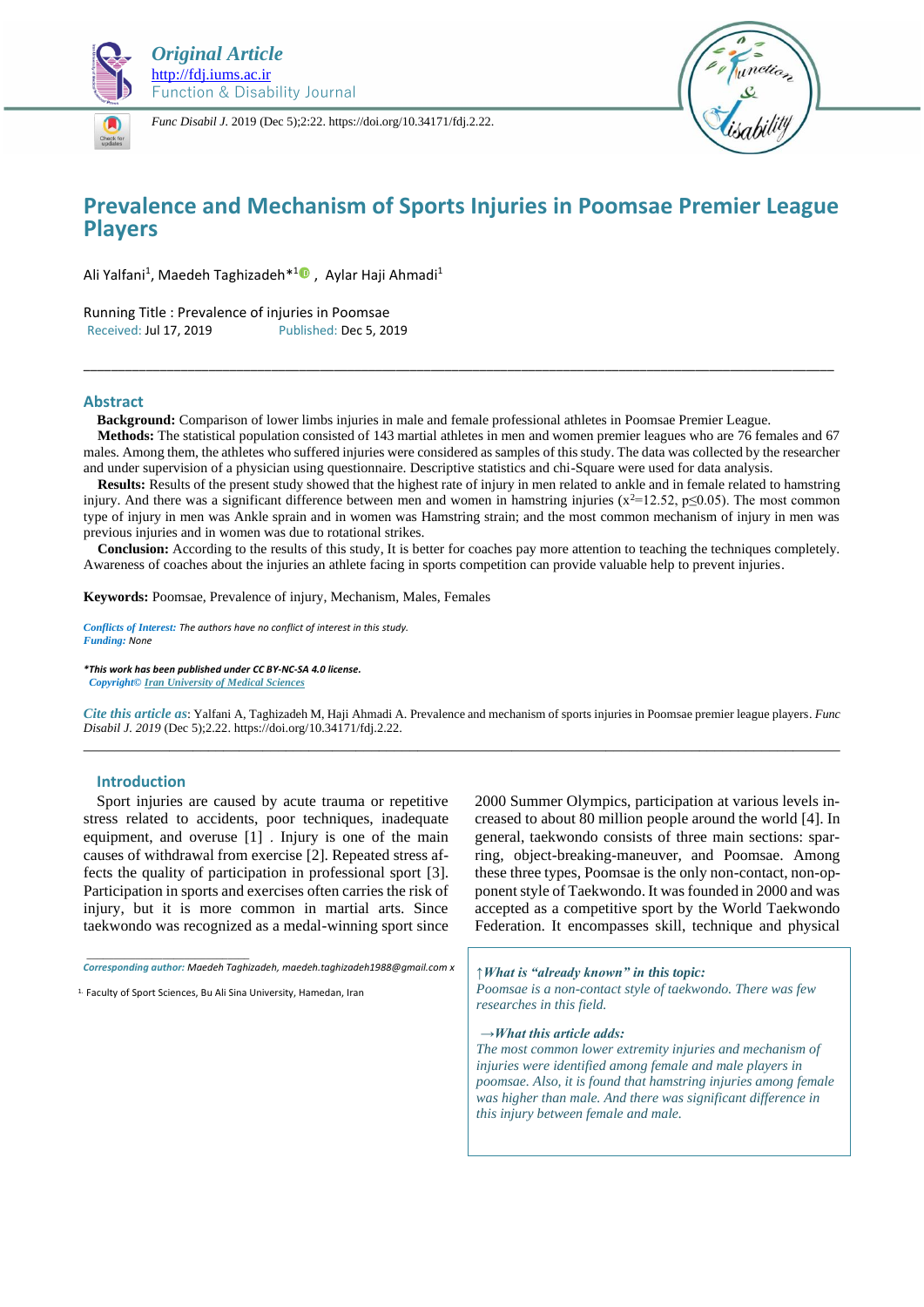| <i>Table 1.</i> Demographic characteristics |       |      |        |       |  |
|---------------------------------------------|-------|------|--------|-------|--|
| <b>Variable</b>                             | Male  |      | Female |       |  |
|                                             | Mean  | SD.  | Mean   | SD    |  |
| Age (years)                                 | 28.4  | 11.1 | 30.4   | 12.02 |  |
| Height (cm)                                 | 161.2 | .4   | 160.6  | ن. ا  |  |
| Weight (kg)                                 | 50.5  | 6.9  | 49.5   | 6.4   |  |

performance. It is also practiced for various purposes including self-defense exercises, and preparation for combat [5]. Poomsae includes 13 defined movement patterns that have been repeated over and over in practice. The average workout is six days a week and maximum 4 hours and 40 minutes per day [6]. As a result of this intense exercise, there is the possibility of injury in these athletes. One study in South Korea showed prevalence of chronic overuse injuries in Poomsae athletes to be 71%, while a similar study in Alberta, Canada reported it to be 73%. In these athletes, lower limbs were more prone to overwork injuries than the upper limbs. Knee joints and hamstring were the most common. Koh (2014) reported that 65.8% of Poomsae athletes have experienced chronic overuse injuries, which was more prevalent in female athletes than in males [5]. Kazemi et al. (2016) also showed higher prevalence of chronic overuse injuries (32%) in women than in men. Despite lower rate of chronic injuries compared to Koh (2014) studies, acute injuries (24%) were higher in the studies by Kazemi et al. (2016). It has been recognized that the most common acute injury among Poomsae athletes is muscle strain and most injuries occur in lower limbs [7]. Kazemi et al (2004) conducted another descriptive study on Canadian national team taekwondo players and found that overall prevalence of injuries (males and females) was 62.9 injuries per 1,000 athletes in competition such that in males, this was 79.9 injuries per 1000 athletes [8].

Differences in injury rates between young and adult taekwondo athletes have been studied in the past. Beis et al. (2001) found that young taekwondo athletes, male or female, are more prone to injury, compared to adults [9]. A recent study showed that the injury rate is higher in taekwondo athletes with black belts, and that brain injury only exists in men. Although recent studies have shown that the most common taekwondo injury is in lower limbs, much attention to head injury is most likely due to the severity of such injury [8].

In taekwondo, in terms of the type of injury, sprain was observed to be 30%, inflammation was 18%, strain was 9%, and other injuries constituted 7% of injuries. The sprain was the most common type of injury which was mostly reported in the ankle (52%), knee (13%), wrist (8%) and hands (8%) (Wisdom et al., 2018). Pingale et al. (2017) examined injuries of young female and male taekwondo athletes and found that injury rate per 100 athletes is 43.75% in men and 56.25% in women; and there was little difference in rate of injury between genders [10]. In one study, ACL injury in three fields of basketball, football, and taekwondo was examined and it was found that the highest ACL injury occurred in basketball, football, and finally in taekwondo (46.8%), respectively [11].

As regards treatment of sports injuries is medically complex, time-consuming and costly, and on the other hand, in recent years, studies investigating the prevalence of sports injuries among men and women in Kyorugi have been increasing, however, few studies have examined injuries rates in Poomsae athletes in Iran. There is an urgent need to elucidate the extent of the injury problem in the competition context. It might also be beneficial for coaches and health care practitioners to understand the types of injuries that Poomsae athletes may encounter during training and competition to ensure success.. So, the present study aims to compare the prevalence and Mechanism of sport injuries in Poomsae martial arts between males and females.

### **Methods**

The present study is a descriptive-prospective field study. The statistical population consists of 143 martial athletes in men and women premier leagues among which 76 are women and 67 are men. Among these, the athletes who suffered injuries were considered as sample of this study.

In Table 1, the average and standard deviation (SD) of the individual characteristics is provided.

#### **Measurement and data collection method**

The competitions were held for a period of six months as home and away tournaments in 2018. The data were collected by the researcher and under the supervision of a physician using a modified questionnaire of Destombe et al. (2006). The players had no previous injuries in the past 6 months. This questionnaire consists of two parts. The first part evaluates player's personal information such as age, height, weight, position, and duration of the activity, hours of training per session, and the number of training sessions per week. The second part collects information on the extent of injury, type of injury, vulnerable areas, and mechanism of injury.

Descriptive and inferential statistical methods were used for data analysis. In the inferential statistics section, chisquare test was used to compare the prevalence of injury in men and women. The alpha level less than 0.05 was considered as the significance level. It should be noted that all Statistical analysis have been done using SPSS software (version 25). EXELL software has also been used to draw charts.

#### **Results**

Among 143 participants in Taekwondo Premier League in Poomsae style, 44 men and 59 women suffered lower limb injuries. The most injured part of lower limbs in men was ankle (56.8%) and in women was hamstring (59%) (Chart 1). Only the difference observed between the rate of hamstring injury in men and women was significant  $(x^2=12.52, p \le 0.05)$  (Table 2, Chart 1).

The most common types of injury among martial artist females in Poomsae Premier League were strain (54.2%), contusion (20.3%), and sprain (11.9%), respectively (Table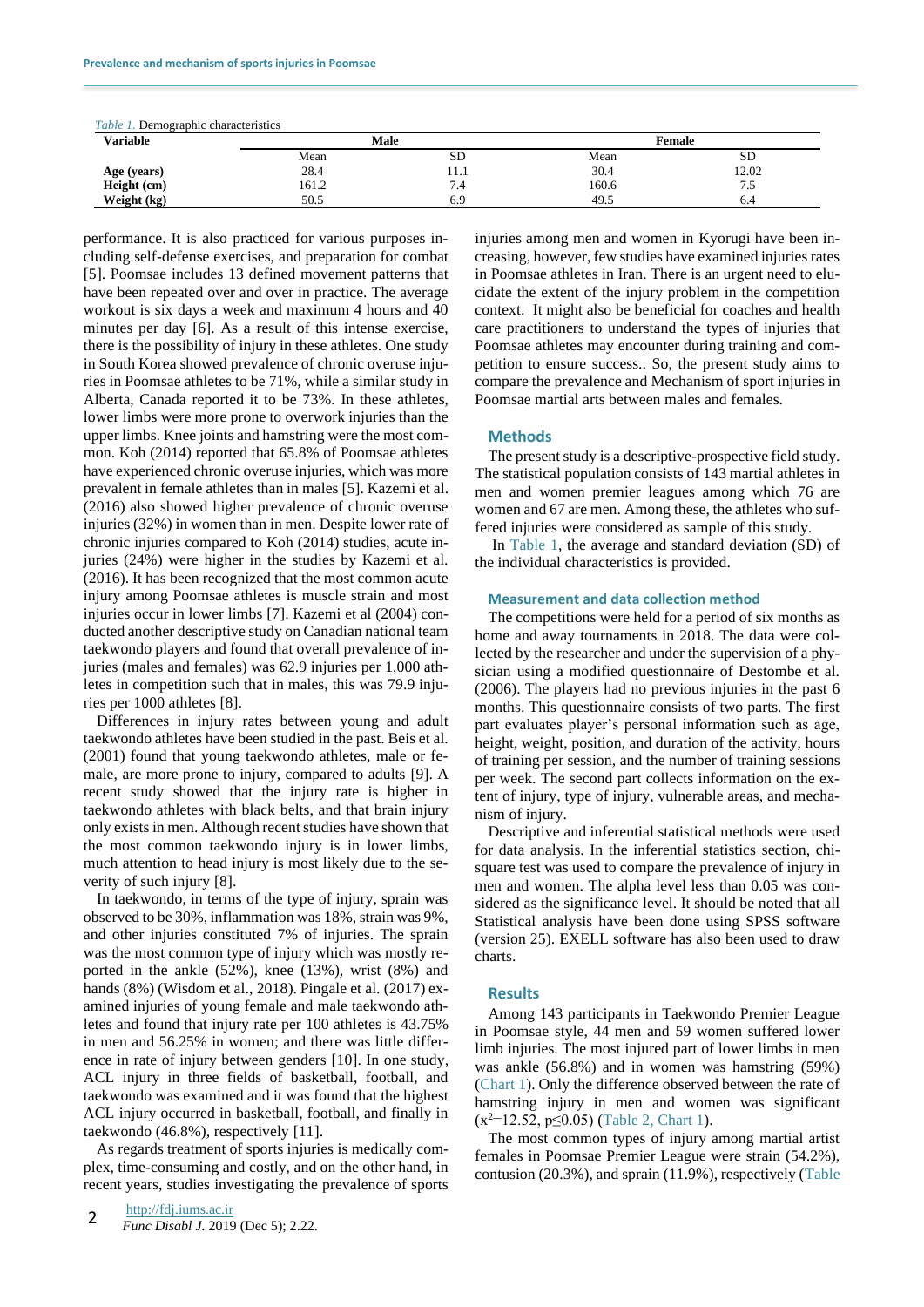

| $10000 \pm 0.000000$     |         |
|--------------------------|---------|
| <b>Chi-Square</b>        | 12.522a |
| df                       |         |
| Asymp. Sig.              | 0.000   |
| Confidence interval: %95 |         |

3). And the difference between types of injury in women was statistically significant ( $p \le 0.05$ ,  $x^2 = 137.8$ ). Among men, the common types were sprain (38.6%), strain (25%) and contusion (18.2%), respectively, and the difference between types of injury in men was statistically significant  $(p \le 0.05, x^2 = 72.2)$  (Table 3).

The most common mechanism of Poomsae injury among women was related to the rotational strike (44.1%), previous injury (22%), falling (13.6%), low time duration between forms (13.6%) and performing base strikes at the end of range of motion (6.8%). And among men, the most common were related to previous injury (40.9%), falling (22.7%), performing base strikes at the end of range of motion (13.6%), rotational strike (11.4%) and low time duration between forms (11.4%) (Table 4). Results of Chi-2 test showed that there is a significant difference between mechanisms of injury in males ( $p \le 0.05$ ,  $x^2 = 20.5$ ). Also, there is a significant difference between mechanisms of injury in females ( $p \le 0.05$ ,  $x^2 = 87.4$ ) (Table 4).

## **Discussion**

The present study aimed to examine prevalence and mechanism of lower limbs injuries in male and female professional athletes in Poomsae Premier League in 2018 in Iran. Results of the study showed that the highest rate of injury in men is related to ankle, and in women, the most injured part is hamstring. And there is a significant difference between men and women in hamstring injuries. Also, the most common type of injury in men and women were sprain and strain, respectively. Pingale et al. found that 83% of injuries occur in lower limbs, and among the lower limbs, knee (54%) and ankle (50%) have the highest rates of injury; also, the rate of injury per 100 athletes was 43.75% in males and 56.25% in females [10]. Koh showed that 73% of chronic injuries occurs in Poomsea athletes and also reported that females athletes who train 3 times a week or more suffer from overuse injuries; and the most common type of injury was in knee and hamstring among which strain was the most common type of injury [5]. Kazemi et al. (2016) reported prevalence of injuries in women to be more than men and found the most common type of injury to be related to strain. These finding are consistent with findings of the present study. Hamstring strain is common among exercises including sprint, striking, and high-speed skills or maneuvers associated with hip flexion and knee extension [12]. Electromyography studies have shown that women, when performing sport maneuvers, activate quadriceps muscles more. In fact, combination of increased quadriceps activity and decreased hamstring activation can increase the risk of ACL in women [13]. Female athletes have been reported to have less hamstring strength than quadriceps compared to men, and thus, it cannot provide sufficient stability to balance the forces produced by quadriceps and the external forces applied to leg [14]. Similar to Poomsae, the nature of Wushu sport is non-contact. Blijid et al. reported that in half-contact Wushu sports, women experience higher rates of injury than men [15]. These findings are similar to those of Poomsae athletes. But in noncontact type, no injury has been reported in Wushu [15]. In contrast to Poomsae, Kyorugi has considered a different procedure for type of injury and the lower limbs are subject

|                                          | <b>Males</b>     |            | <b>Females</b> |            |
|------------------------------------------|------------------|------------|----------------|------------|
| Type of injury                           | <b>Frequency</b> | Percentage | Frequency      | Percentage |
| <b>Sprain</b>                            |                  | 38.6       |                | 11.9       |
| <b>Strain</b>                            |                  | 25         | 32             | 54.2       |
| Rupture                                  |                  | 2.3        |                | 1.7        |
| <b>Fracture</b>                          |                  | 2.3        |                | 1.7        |
| <b>Dislocation</b>                       |                  | 6.8        |                |            |
| <b>Contusion</b>                         |                  | 18.2       |                | 20.3       |
| Other (superficial: scratch, laceration) |                  | 6.8        |                | 10.2       |

|                                    | <b>Females</b> |            | <b>Males</b> |                   |
|------------------------------------|----------------|------------|--------------|-------------------|
| <b>Mechanism</b>                   | Frequency      | Percentage | Frequency    | <b>Percentage</b> |
| Falling                            | $\circ$        | 13.6       | 10           | 22.7              |
| <b>Rotational strike</b>           | 26             | 44.1       |              | 11.4              |
| Low time duration between doing    |                | 13.6       |              | 11.4              |
| forms                              |                |            |              |                   |
| performing base strikes at the end |                | 6.8        | 6            | 6.13              |
| of range of motion                 |                |            |              |                   |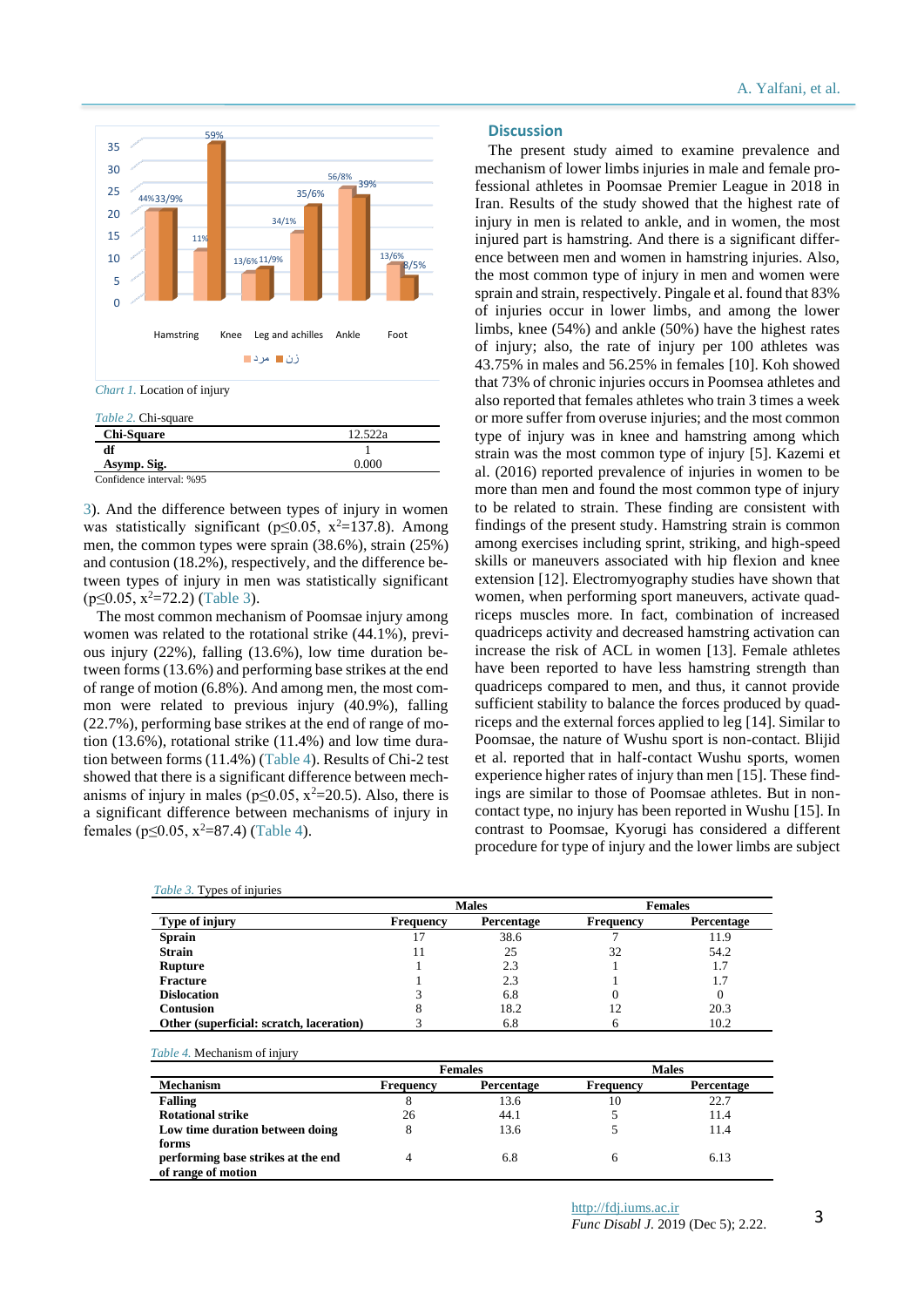to direct and rotational strikes of the opponent and, given that Kyorugi is a high-contact sport, the most common type of injury is related to contusion. Also It should be noted that in people who perform Tai chi trainings such as Poomsae, type of injury is muscle strain [16]. Also, Opar et al. (2014) found that prevalence of hamstring strain in track and field athletes was significantly greater in 4×400 than in 4×100 [17]. This has led to the assumption that pelvic and trunk positional changes affect hamstring when running in a straight line or in a curve. The relationship between trunk and hip control with hamstring strain was confirmed by Chumanov et al. [18]. Also, it has been shown that eccentric strength trainings and neuromuscular control reduce hamstring injury and should be considered in rehabilitation program [19, 20]. Determining the type of rehabilitation program effectively affects muscle tissue recovery, and functional recovery seems essential to minimize repeated injury and help athlete's progression. An acceptable approach to injury prevention has been proposed by Van Michelen. According to this approach, we recommend some preventive measures, including conducting longitudinal studies on Poomsae injuries, preferably according to the following pattern: 1- determination of injury rate using a properly designed monitoring system; 2- determination of causes and mechanism of injury using the data from injury monitoring system; 3- preventive measures based on information from previous steps; and 4- evaluation of effectiveness by repeating the first step [4].

The study results showed that the most common mechanism of injury in men was previous injuries and in women was related to rotational strikes. Zurakowski et al. mentioned previous injuries as one of the causes of injury in martial arts [16]. Such a finding emphasizes the need for more attention by coaches and Health care practitioners of teams to rehabilitation of injured athletes and to help returning of athletes after complete recovery. One of the techniques used extensively in Poomsae is rotational strikes. Failure to do this movement properly results in severe injuries. Injuries have been assumed to be related to skill level and experience, although future research needs to be done. Therefore, by properly training the techniques as well as proper rehabilitation of injured athletes, injuries can be reduced to some extent.

#### **Conclusion**

According to the results of this study, most of lower limb injuries in Poomsae occur in ankle and hamstring. Sprain and strain were the most common types of injury. Also, the most common mechanisms of injury were related to previous injury and rotational strikes. Therefore, these should be noted sufficiently in implementation of injury prevention programs.

#### **Acknowledgement**

We thank and appreciate all men and women athletes, Taekwondo Federation, coaches and medical staff of the teams participating in Poomsae Premier League in 2018- 2019 who cooperated with us in doing this research.

#### *Conflict of Interests*

The authors declare that they have no competing interests.

#### **References**

- 1. Elmagd MA. Common sports injuries. Int J Phys Educ Sport Heal. 2016;3(5):142–8.
- 2. Witt PA. Why Children/Youth Drop Out of Sports. J Park Recreat Admi. 2018;36(3):191–9.
- 3. Rintaugu EG, Mwisukha A. Retirement from Competitive Sport: The Experiences of Kenyan Soccer Athletes. Curr Res J Soc Sci. 2011;3(6):477–82.
- 4. Pieter W, Fife GP, O'sullivan DM. Competition injuries in taekwondo: A literature review and suggestions for prevention and surveillance. Br J Sports Med. 2012;46(7):485–91.
- 5. Koh JO. Prevalence of Chronic Overuse Injuries in Sport-Poomsae Taekwondo Competitors in North America. J Korean Phys Educ Assoc Girls Women. 2014;28(2):1 9-33.
- 6. Kazemi M, Ingar A, Jaffery A. Injuries in elite Taekwondo Poomsae athletes. J Can Chiropr Assoc. 2016;60(4):330–41.
- 7. Low Shin Yi. A Method of Determining Muscle Forces in Taekwondo Front Kick via Optimization and Inverse Dynamics. Dep Mech Eng Coll Eng Natl Taiwan Univ Master Thesis. 2017;
- 8. Kazemi M, Pieter W. Injuries at a Canadian National Taekwondo Championships: A prospective study. BMC Musculoskelet Disord. 2004;5(22):1471–2474.
- 9. Beis K, Tsaklis P, Pieter W, Abatzides G. Taekwondo competition injuries in Greek young and adult athletes. Eur J Sport Traumatol Relat Res.  $2001:23(3):130-6$ .
- 10. Pingale N, Ghagare J. Prevalence of musculoskeletal injuries in young taekwondo athletes. Int J Phys Educ. 2017;4(2):332–5.
- 11. Mehdi Kasbparast Jr, Alireza Rahimi, Fariba Aghaei AS andMaryam. Comparing the incidence of anterior cruciate ligament injury in collegiate lacrosse, soccer, and basketball players: implications for anterior cruciate ligament mechanism and prevention. Am J Sports Med. 2006;34(6):899–904.
- 12. Erickson LN, Sherry MA. Rehabilitation and return to sport after hamstring strain injury. J Sport Heal Sci. 2017;6(3):262-70.
- 13. Garrison JC, Hart JM, Palmieri RM, Kerrigan DC, Ingersoll CD. Lower Extremity EMG in Male and Female College Lower Extremity EMG in Male and Female College Soccer Players During Single-Leg Landing. J Sport Rehabil. 2005;14(1):48.
- 14. Torres G, Chorro D, Navandar A, Reueda J, Fernandez L, Navarro E. Quadriceps and hamstrings coactivation in exercises used in prevention and rehabilitation of hamstring strain injury in young soccer players. bioRXiv. 2019.
- 15. Blijid C, Blijid E. wushu injuries: A pilot study. Biol Sport. 1995.
- 16. Zurakowski D, Micheli LJ. Injuries in martial arts: a comparison of five styles. Br J Sports Med. 2005;39:29–33.
- 17. Opar D. Drezner J. Shield A. Williams M. Webner D, Sennet B.et al. Acute hamstring strain injury in track‐and‐field athletes: A 3‐year observational study at the Penn Relay Carnival. Scand J Med Sci Sport. 2014;24(4):254–9.
- 18. Thelen DG, Chumanov ES, Sherry MA Heiderscheit BC. Neuromusculoskeletal models provide insights into the mechanisms and rehabilitation of hamstring strains. Exerc Sport Sci Rev. 2006;34(3):135–41.
- 19. Cameron ML, Adams RD, Maher CG, Misson D. Effect of the HamSprint Drills training programme on lower limb neuromuscular control in Australian football players. J Sci Med Sport. 2009;12(1):24– 30.
- 20. Schache A. Eccentric hamstring muscle training can prevent. J Physiother. 2012;58(1):58.